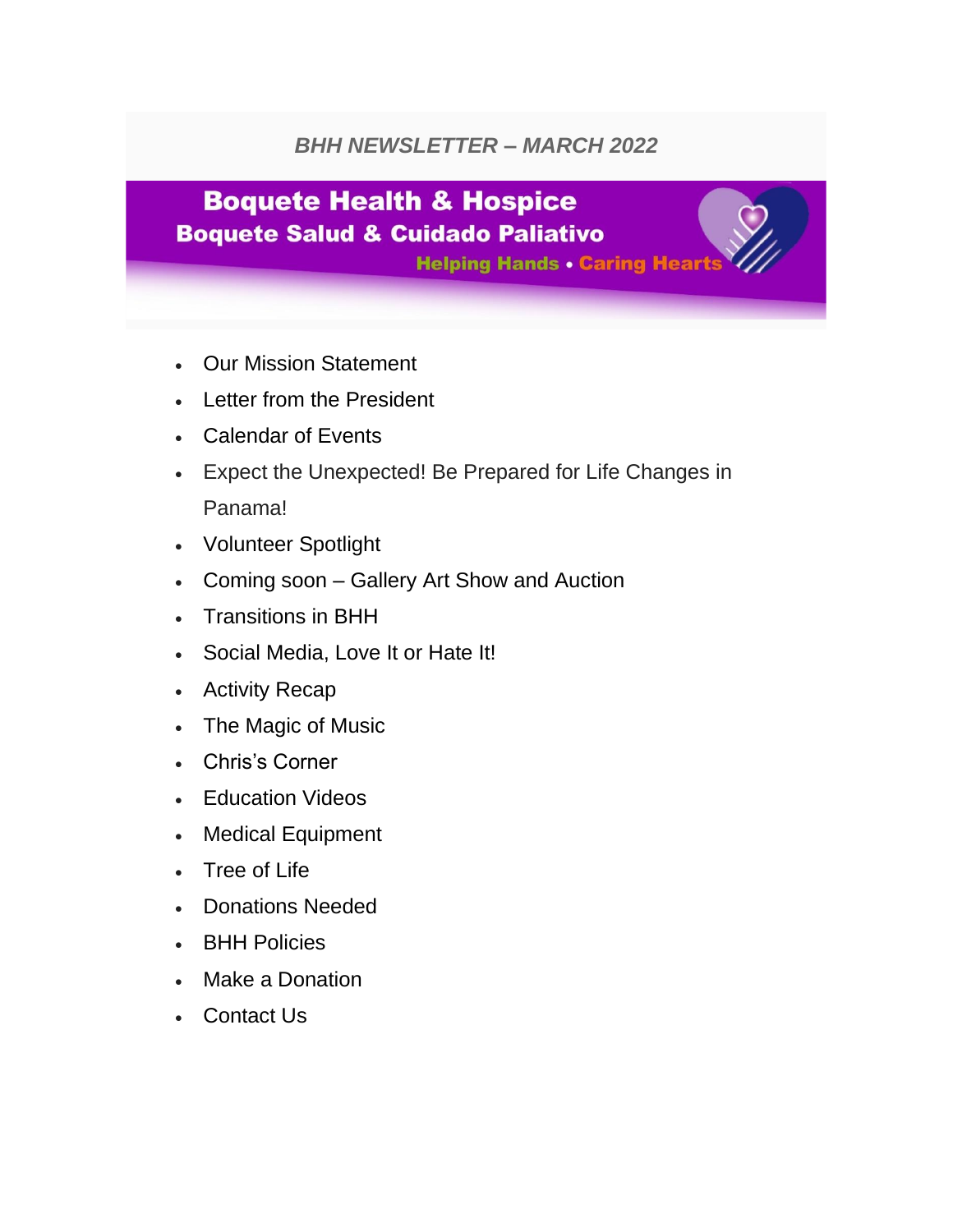### **Our Mission Statement**

*Our mission is to inform and promote community health. To support people with health and wellness needs by providing information, equipment and volunteer services. To provide palliative (hospice) care for the terminally ill in order that they may experience death with dignity and limited pain.*

#### **Letter from the President**

Dear Friends,

I have never ceased to be amazed at the skill and talent that Boquete Health and Hospice attracts. From the very beginning, we have been blessed with really talented and experienced people from hospice nurses to seminar leaders, to marketing and computer whizzes. This has gone on ever since we began operating in 2006. So many people have played vital roles in our organization and, whenever we get worried about a hole occurring in our team, a new volunteer shows up to fill the gap.

Our recent volunteer training was led by two of these amazing volunteers who completely rewrote our training to suit our current operations and then taught the course, Craig Gatrel and Lesley Hughes. They both had other jobs at BHH. Lesley was president and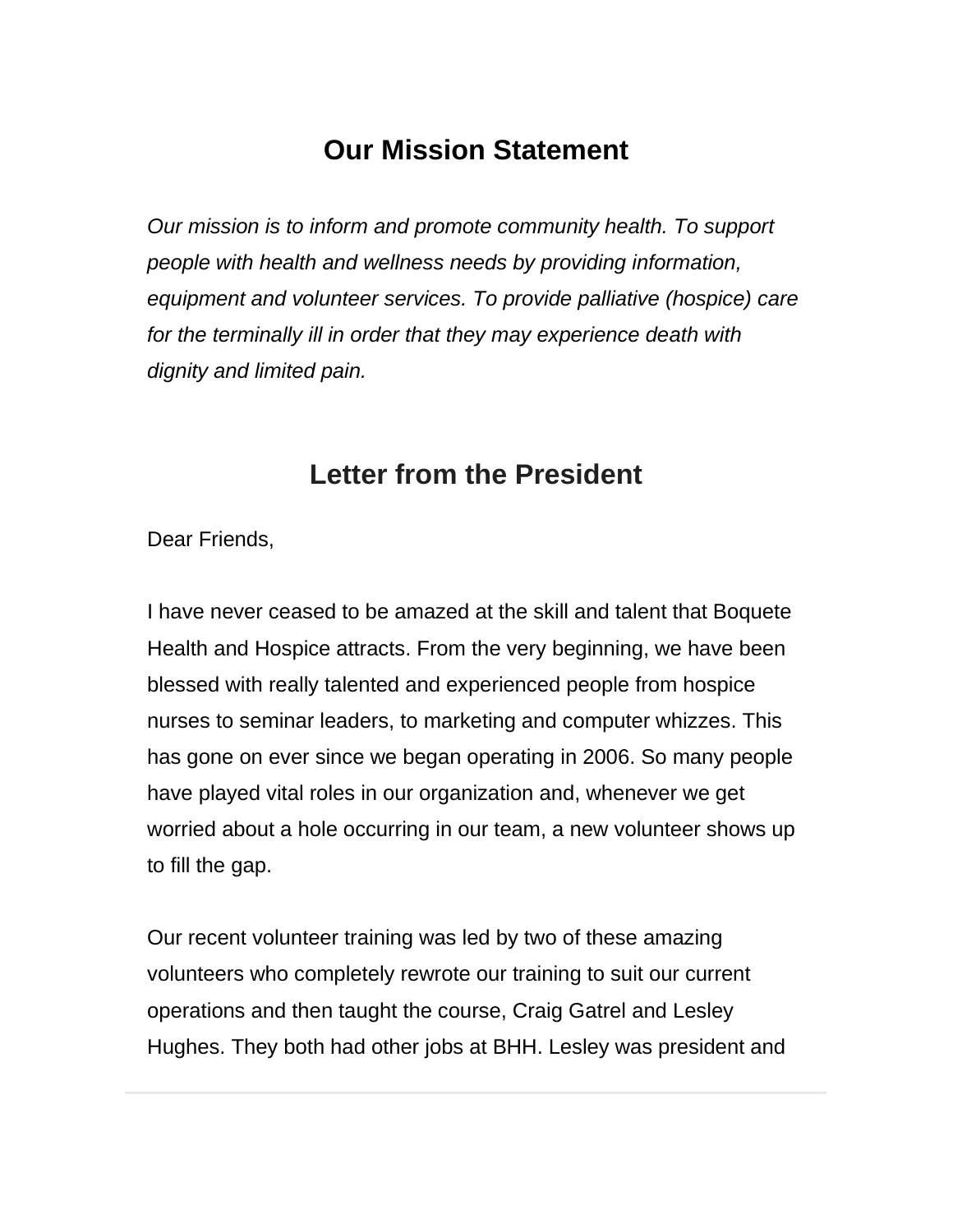Craig is one of our patient care coordinators. When they decided to retire from presenting the course, Dave Nichols, a graduate of their last training with lots of experience presenting, stepped in as teacher/trainer along with Pat Bozanich. Sandra Cripe, another graduate of their training, is our new team leader for Being Prepared and has been busy overseeing the Being Prepared for the End of Life in Boquete Manual rewrite.

Other talented volunteers from the training also immediately signed up for positions. All of these sign-ups can be attributed to the rewrite of the training, which is more descriptive about what we do than the old manual we wrote years ago. I can't mention everyone who volunteered for our teams here, but the list is impressive and we are grateful!

Recently people have told me that our organization is the most amazing they have ever encountered and, of course, it's all because of the amazing people who volunteer to help our teams and who keep coming! Our gratitude for this phenomenon and for the amazing people who make up our organization is ever flowing. We have come a long way, and it just keeps getting better!

John Earle, President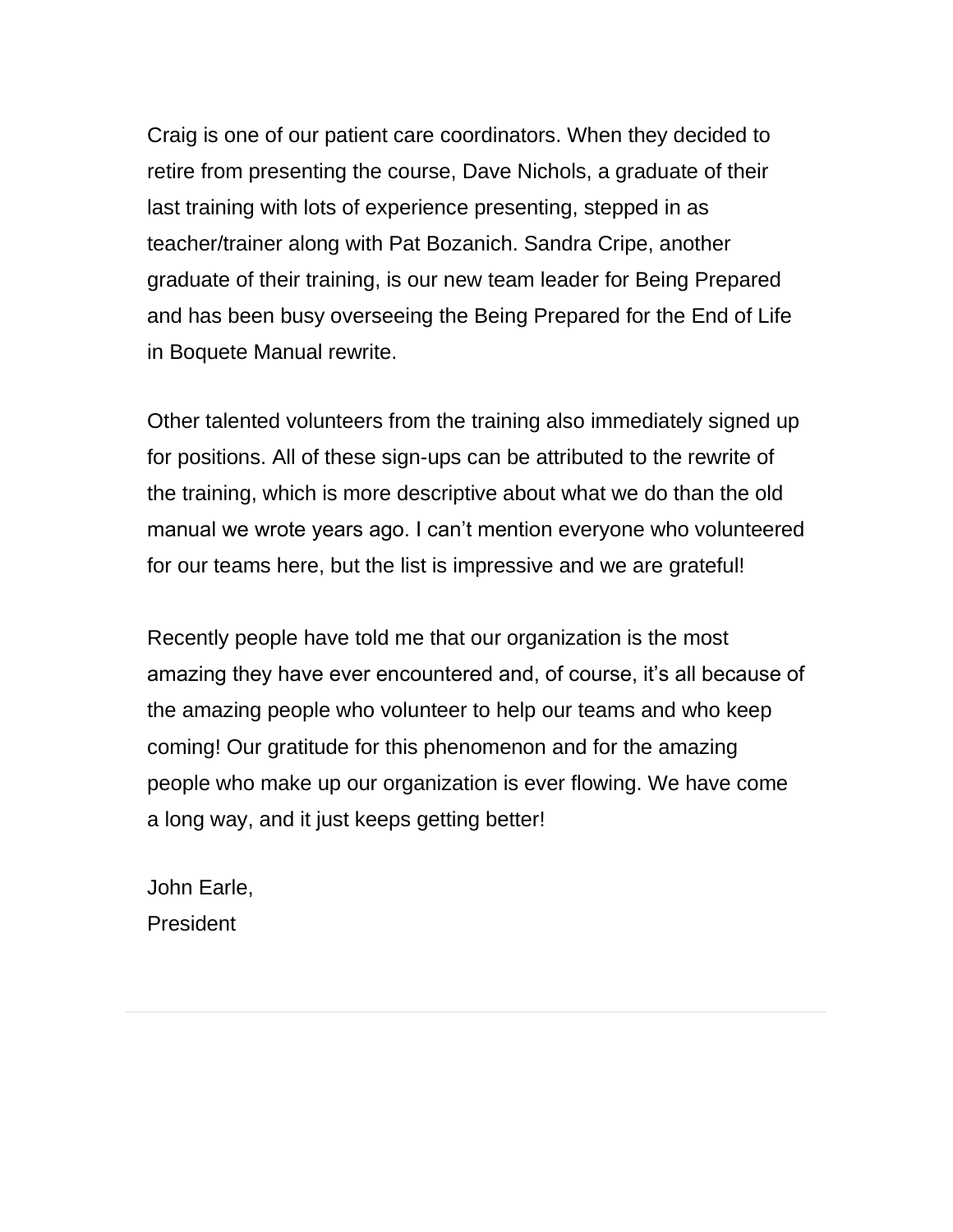## **Calendar of Events**

- April 13 General Meeting (Zoom)
- April 20 Being Prepared Workshop (Zoom)
- May 13, 14 and  $15 -$  Art Show and Auction
- June 11 Blood Drive

#### **Boquete Health & Hospice**

**Helping Hands • Caring Hearts** 

# **BEING PREPARED FOR END OF LIFE IN BOQUETE WORKSHOP**

Take the FEAR out of an unexpected health crisis! Join this valuable discussion

#### **Wednesday April 20th**

**10am to 11:30am** 

**Zoom Workshop Click Below to Sign Up** 

#### NOW is the time to:

- 1. Provide peace of mind for yourself and your loved ones.
- 2. Navigate the paperwork that will put you in legal compliance with Panama.
- 3. Think about the difficult questions on your end-of-life care.
- 4. Get your affairs in order.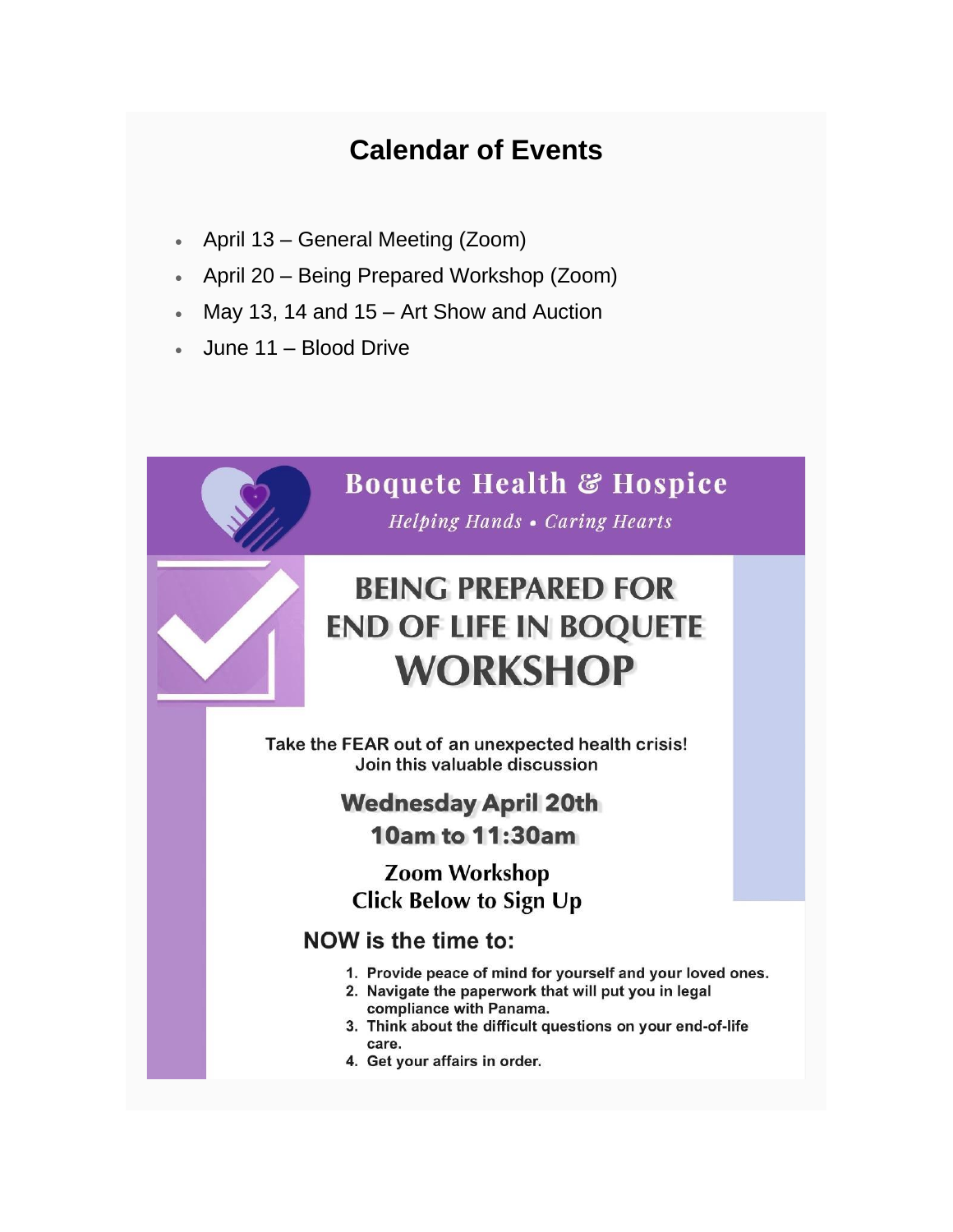#### **[Sign Up](https://boquetehealth.us19.list-manage.com/track/click?u=9f62b17aada89a5b2db2026b4&id=3ca1e157b8&e=756e4d2fc8)**

# **Expect the Unexpected! Be Prepared for Life Changes in Panama!**

By Sandra Cripe

So, here we are living an expat adventure in Panama, when something changes: an accident, an illness, time passes, or we find ourselves changed, and then what do we do? Are you prepared for the realities of life-changing events in Panama?

Boquete Health and Hospice created a program call Being Prepared to help you navigate the medical and legal system realties of Panama. There are two parts to the Being Prepared Program:

- The Being Prepared for End of Life in Boquete Manual.
- The Being Prepared Workshop.

The newly revised Being Prepared for End of Life in Boquete Manual is available in two versions and is needed for the workshop:

• Online at [boquetehealth.org/donate](https://boquetehealth.us19.list-manage.com/track/click?u=9f62b17aada89a5b2db2026b4&id=f9286c9070&e=756e4d2fc8) for a minimum donation of \$5.00 via PayPal. Once the donation is made and the treasurer is notified of the donation, a PDF of the manual will be emailed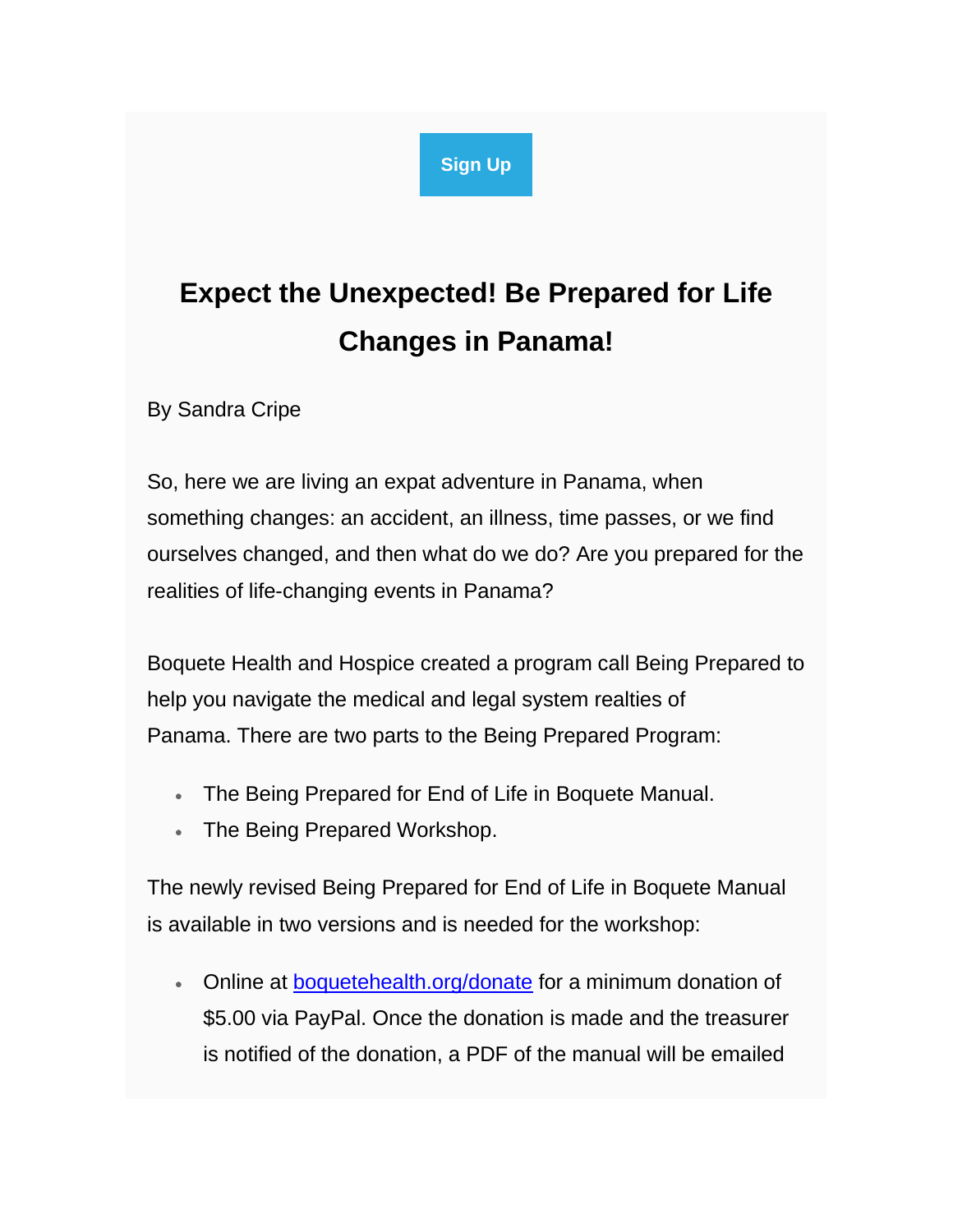back to the donor. Please allow enough time to receive it prior to the workshop.

• A hardcopy manual can be purchased for a minimum donation of \$10.00 at the BHH table at the Tuesday Market by vendors at TapOut or at Mail Boxes, Etc.

#### **You are invited to join the Being Prepared on Workshop Wednesday, April 20, 2022 from 10:00 am - 11:30 am on Zoom.**

To sign up, click the button below or send an email to [prepared@boquetehealth.org.](mailto:prepared@boquetehealth.org?subject=Sign%20Me%20Up%20for%20April%2021%20Being%20Prepared)

BHH offers The Being Prepared for End of Life in Boquete Program to lend you a helping hand as you put your affairs in order. Expect the unexpected and be prepared!

**[Sign Up](https://boquetehealth.us19.list-manage.com/track/click?u=9f62b17aada89a5b2db2026b4&id=ef7514eaea&e=756e4d2fc8)**

**The BHH family welcomes Denise to her new role on the PCC team!**

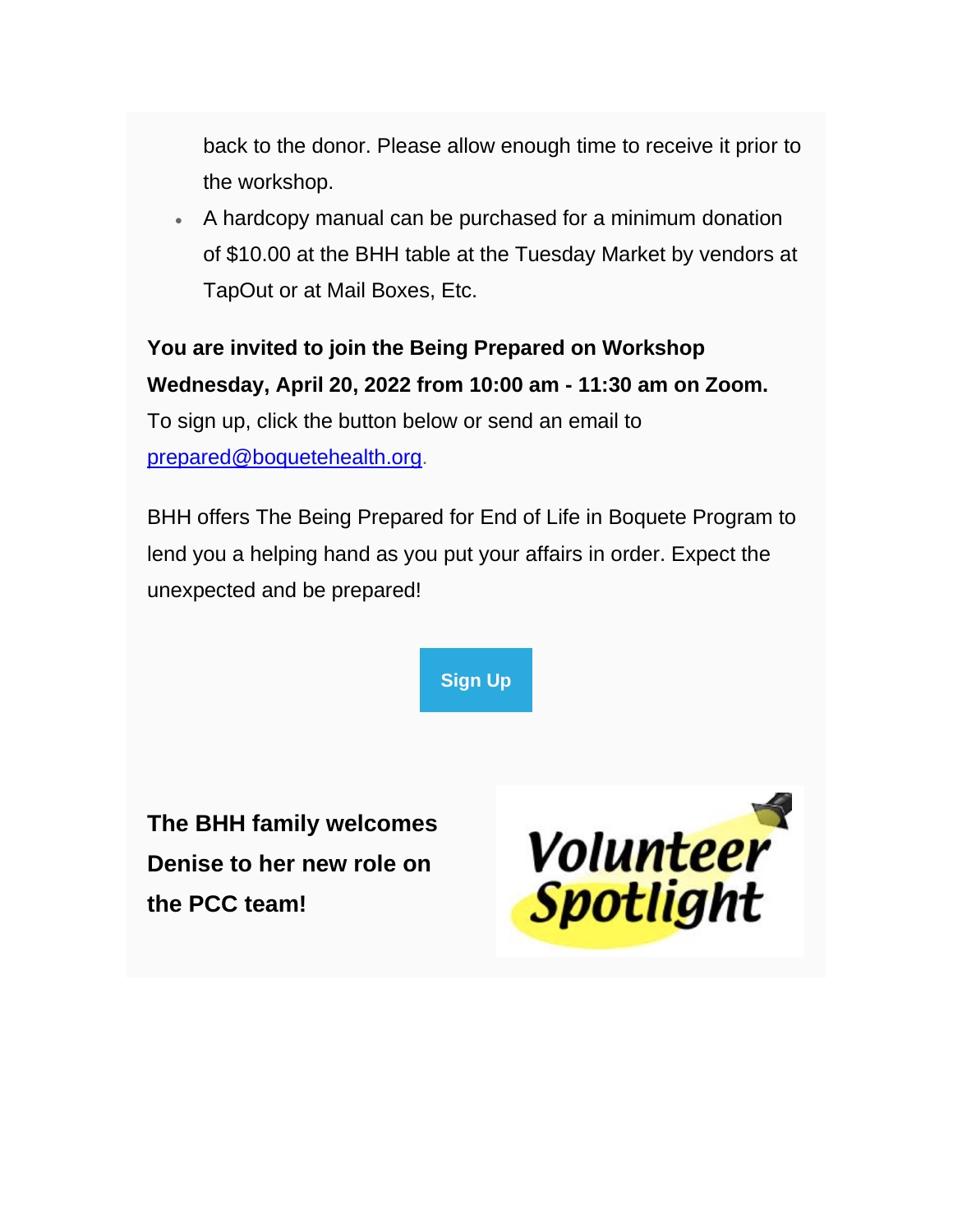

# **New Patient Care Coordinator Denise Daniels**

Please welcome Denise Daniels to the patient care coordinator team! She joins our other two patient care coordinators (PCCs), Bev Tyler and Craig Gatrel. Denise brings hospice experience and strong organizational and patient care skills to BHH.

BHH's call volumes and patient numbers have increased tremendously this past year. Denise has been working on the team for several months and her addition enabled the team to divide the workload and better manage its time and patients' needs. Denise has also been involved in the implementation of our new database for BHH data and has spent many hours inputting data and testing the system.

The patient care coordinator is an important position within Boquete Health and Hospice. Over 95% of BHH's calls, emails, texts, and inquiries go first to the PCCs. The PCCs are the front door to BHH, especially when it is related to patients and services.

Again, a tremendous welcome to Denise!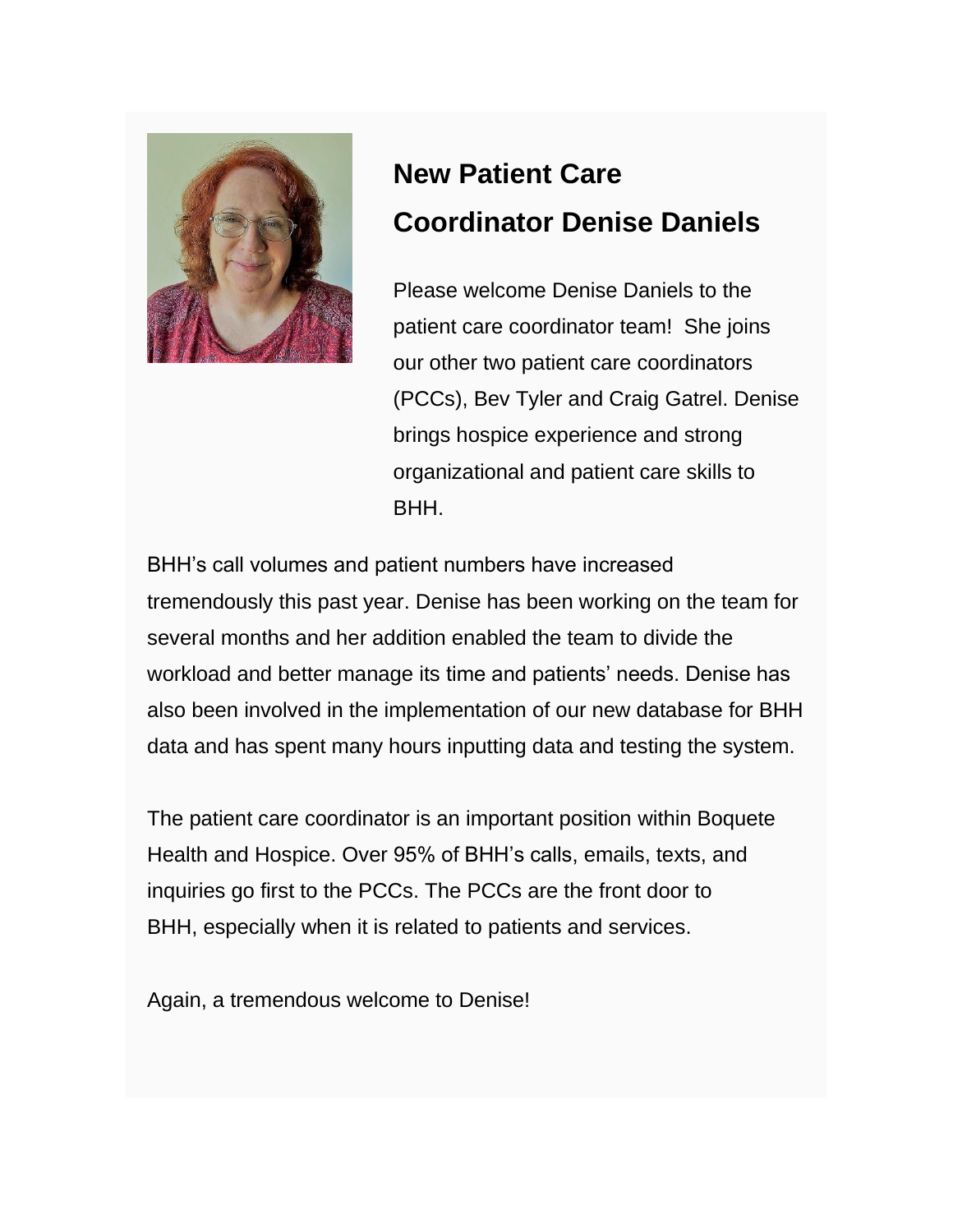

#### **Coming soon – Gallery Art Show and Auction!**

There are barely two months until BHH's incredible Gallery Art Show and Auction on May 13, 14, and 15. You won't want to miss it, so mark your calendar!

Boquetenians will have a chance to see and bid on some truly incredible works of art by local and Cuban artists in a varied and unique show. Estimated gallery prices for some of the paintings exceed \$900. Starting bids are just \$10.

You may wish to dress up for the special gala opening night on May 13, but it's not required. The doors open at 3pm and the festivities will continue through the evening. There will be fine wines and quality spirits as well as soft drinks. Soft classical background music will set the mood for viewing the fabulous artwork.

Please join us for this fantastic event and support this worthy cause. It will truly be an evening that you do not want to miss!

## **Transitions in BHH**

**Volunteer for the Newsletter Team!**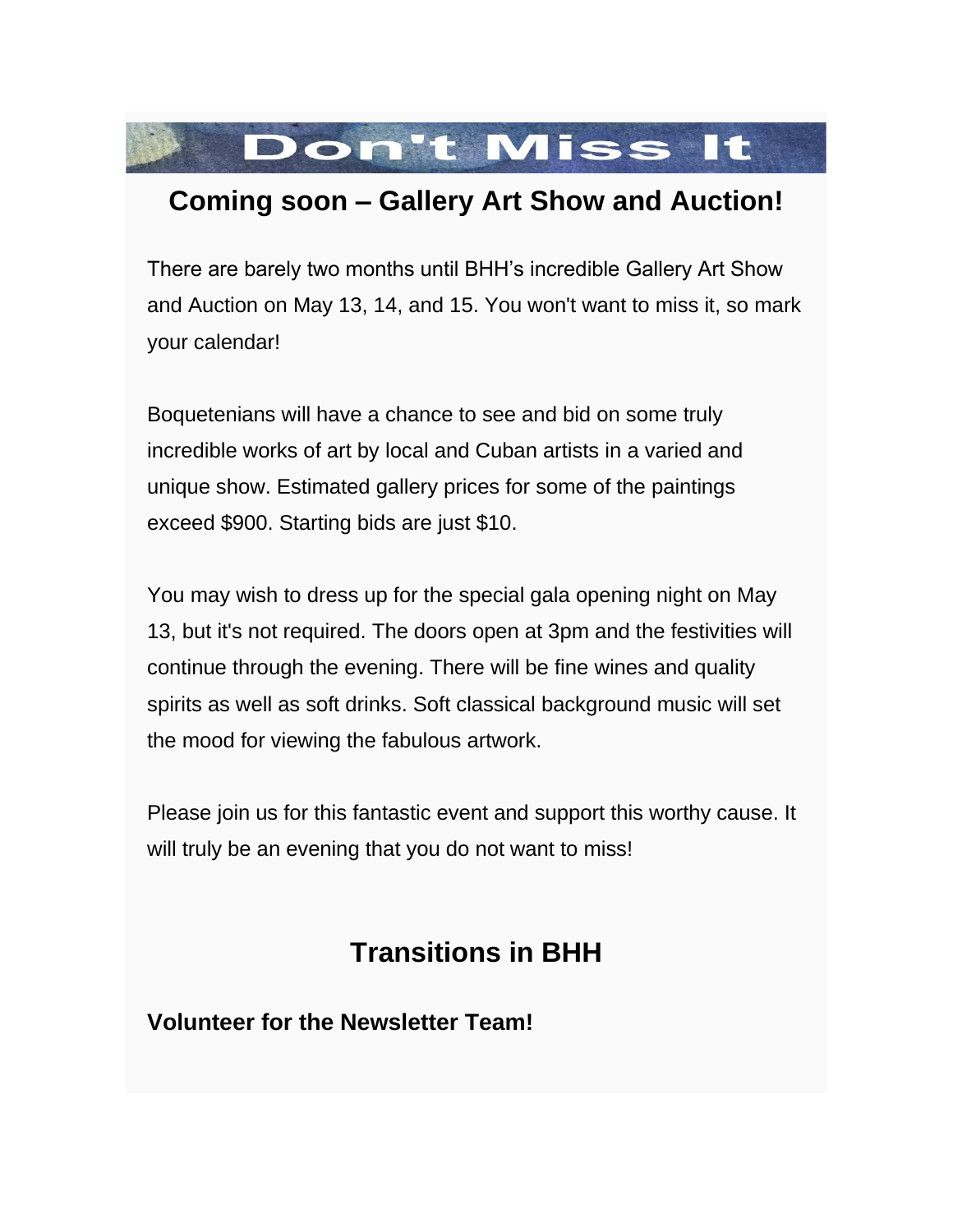We're looking for volunteers to join this team to assist in writing and proofreading articles, creating graphics and flyers, developing a newsletter communications plan and strategy, coordinating newsletter and meeting notice delivery, and cross-training in related areas of interest so that "many hands make the work light."

Related experience is ideal and experience with MailChimp, Canva, or similar software would be truly exciting. If you're interested in working with a team of fun, talented people to help advance the presence and efforts of BHH in our community, please text Natalie Kelly on WhatsApp at +163-0263-0300 to set up a time to chat.

# **Social Media, Love It or Hate it! It's Our Way of Getting Word Out about Boquete Health & Hospice (BHH)**

By Dave Nichols

I want to chat with you about social media, what I have done since taking over social media for BHH, and what you can do to help. I am one person and it's not a full-time job, so I am using some of the best practices for social media to move us further into the eyes of the community. My goals are to: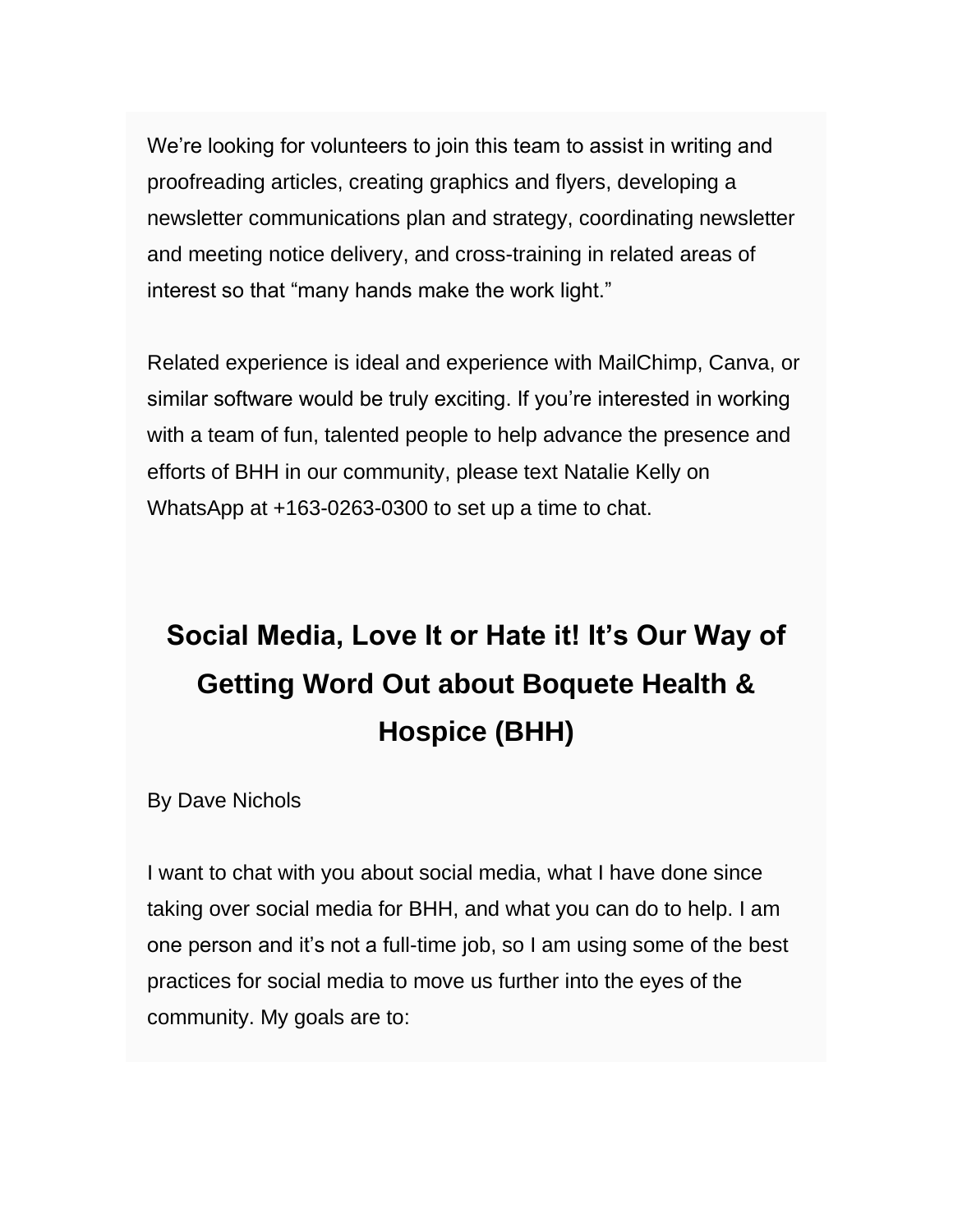- **Identify our audience** Our audience has been mostly volunteers with BHH. I plan to move it to a younger and Spanish-speaking audience to attract younger volunteers and more Spanish-speaking volunteers. I will be engaging the translation team rather than use Google Translate to do this. I don't want everyone. That's not an audience. That's the population of the earth!
- **Be human**  Even though I speak for the organization, I try to keep a human face. Whose face you may ask? YOURS! I need photos of you doing what you do for BHH and interacting with clients (due to confidentiality, preferably their backs, not faces, although the masks help with that for now).
- **Seek relationships, not followers** You may notice I try to post more than one post in a row about a subject to build a conversation, which is what we want. Followers are a way of measuring interaction, but comments, forwards, etc. are the real gems.
- **Create an editorial calendar**  Yup, I have one. As you send me content, I plug it into an Excel spreadsheet and use that to guide what I post about. It keeps me on track so I have a plan.
- **Use pictures** Facebook reports that live videos get six times more interaction than stills do. Hopefully we can move to that in the future. For now, pictures do well as this data shows: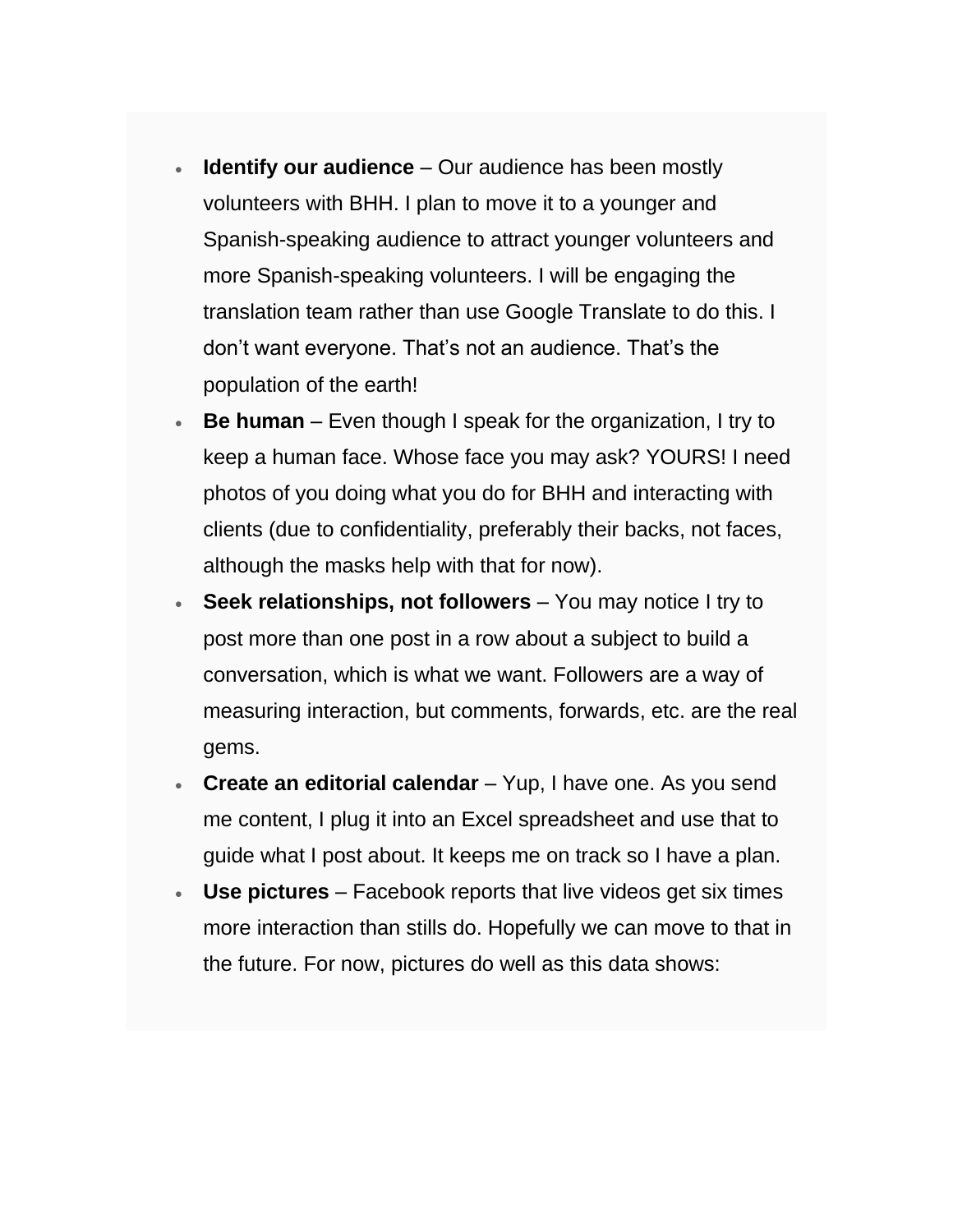| Recent content 14                                         | Type |            | $+$ Reach $\theta$ | 14 Likes and reactions <sup>O</sup> | 14 Link clicks <sup>O</sup> | 14 Comments <b>O</b> | 14 Shares O |
|-----------------------------------------------------------|------|------------|--------------------|-------------------------------------|-----------------------------|----------------------|-------------|
| As we continue with our look at all<br>Thu Mar 3, 12:18pm | Post | Boost post | 4,645              | 159                                 | 378                         | 24                   | 58          |
| "Being Prepared for Life & Death in<br>Tue Feb 15, 9:00am | Post | Boost post | 653                | 31                                  | 48                          | 8                    | 6           |
| Equipment - The Boquete Health a.<br>Equipment - The B    | Post | Boost post | 634<br>$\sim$      | 148                                 | 139                         | 18                   | 6           |

The first post shown above is a continuation of a previous topic and hits the goals of building relationships and using a calendar. Over 4,000 people "saw" it, 159 "liked" it, and 24 people "commented." This is the beginning of a conversation and it shows engagement: it takes more energy to type something than hit a "like" button. The most important metric is that 58 people shared this with their networks or friends. Four of those shares are from me. I post to a couple of different sites and to Boquete News, which has a large readership locally.

So that's what I am doing. What are you doing? Well, here is what I would like you to do, and don't be afraid to inundate me with content!

- When you are doing what you do for BHH, take pictures! Yes, I know you have worked on wheelchairs before so many times and it's boring! But not to people wondering what we do! Pictures will attract potential volunteers, customers, and donors.
- If you are going to people's homes (which will happen soon), or accepting a donation, or whatever you do, write a little something about it, add a photo, and send it to me. I may edit for clarity and fit.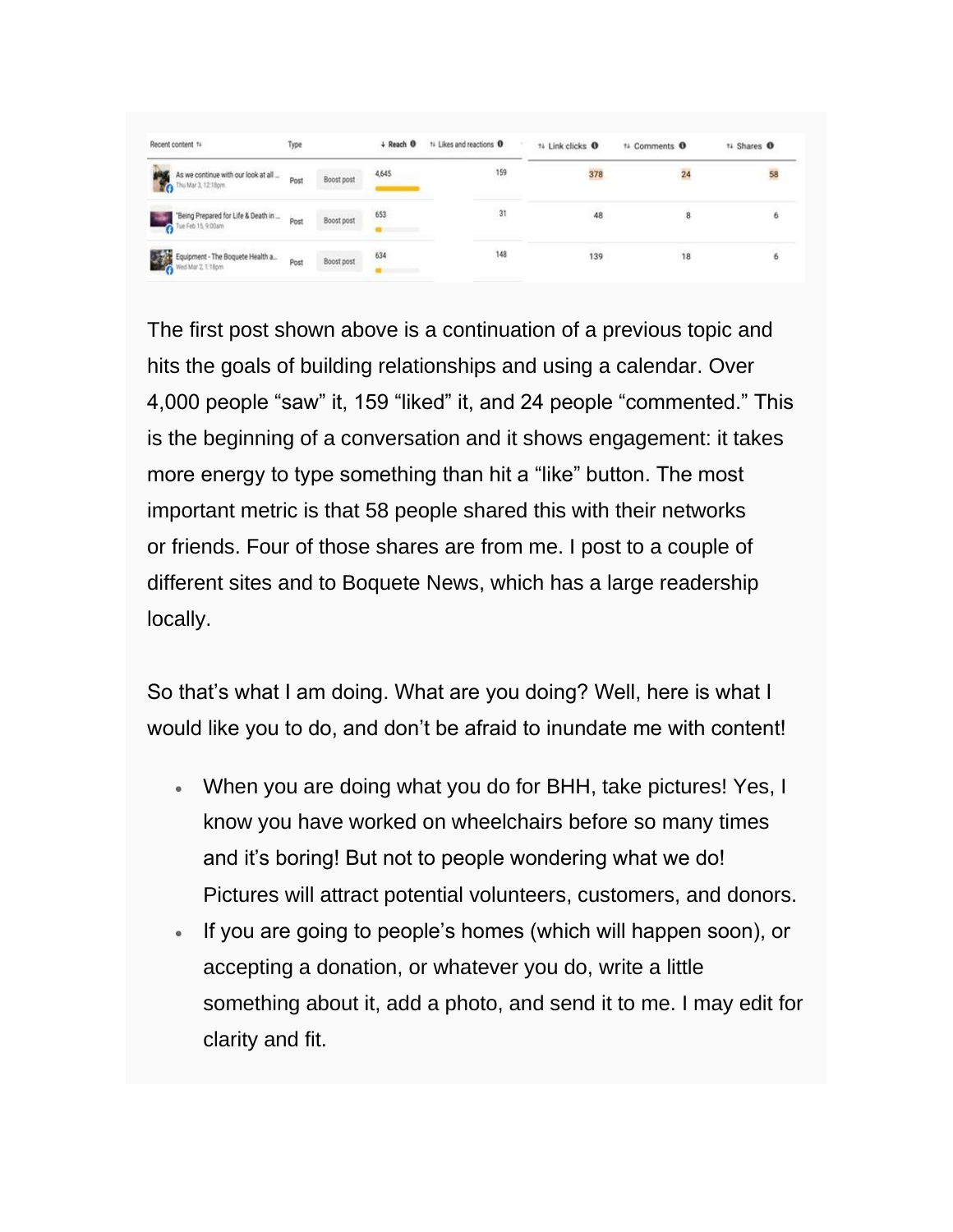- Don't just "like" a photo in BHH social media. If you relate to it, say something. Comments move that post higher in the internal search, which equals more eyeballs.
- If you want people to know what we do, share to your network by hitting the "share" button. And when you do, comment as you share.

Thank you for all you do for the community. It's my job to let people know how cool you are, so please help me by committing to these bullet points so I can do that. Please send your info, pictures, and someday soon, videos, to me at [disasterdave@yahoo.com.](mailto:disasterdave@yahoo.com.)

### **Activity Recap**

#### **March 9 General Meeting**

The March meeting was by Zoom only. Highlights of the meeting include:

- We welcomed Dra. Shannon Tuer as our new medical director.
- Dr. Shannon shared the latest data on Covid. Over 250,000 vaccine doses have been given to 5-11 year-olds and approximately 8 million doses have been given to the entire population, including 5-11 year-olds.
- Dr. Shannon also discussed palliative care in Panama. Most care is through the public care system, with some care through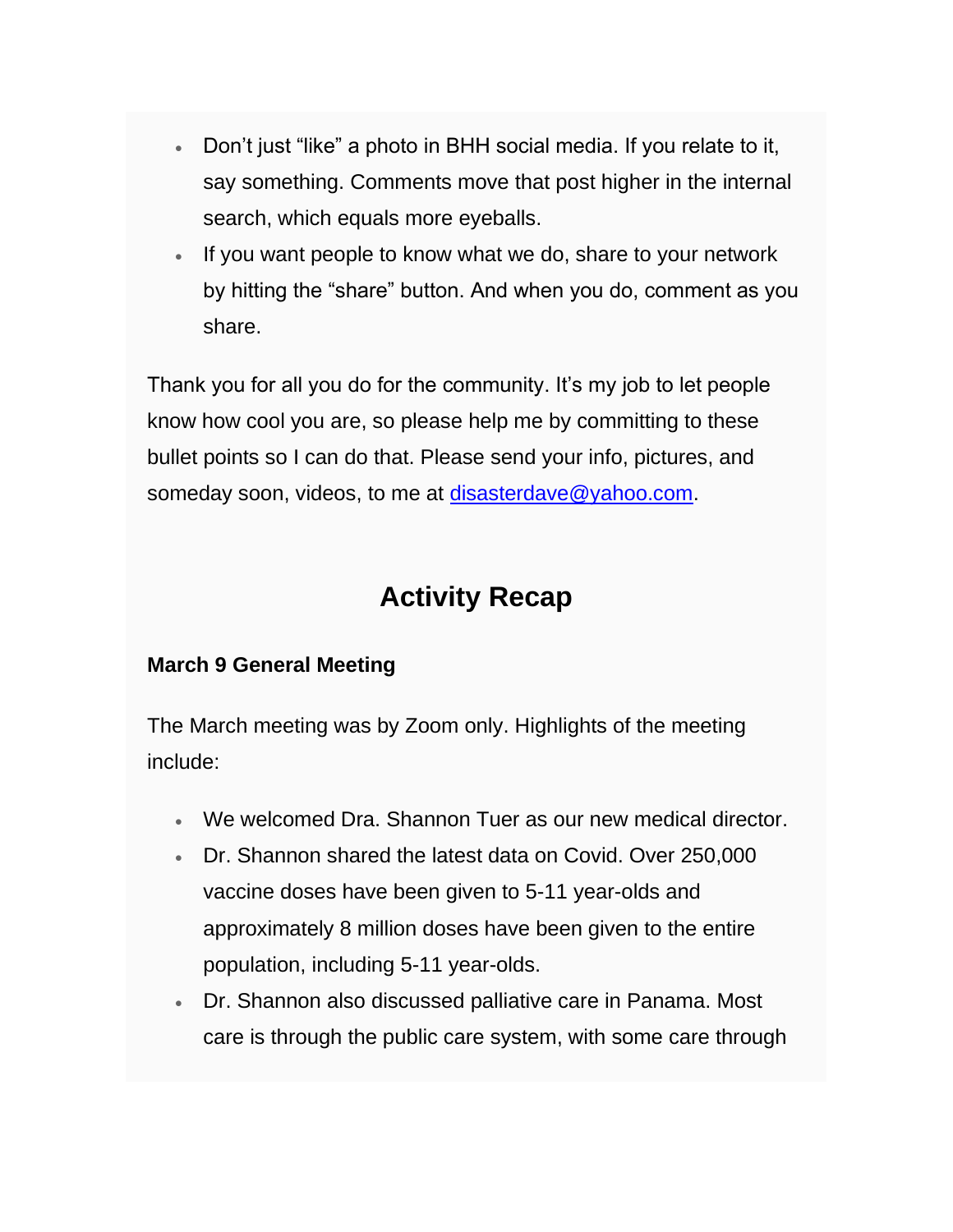MINSA. Most nurses and doctors don't have knowledge and training in palliative care.

- The Being Prepared Workshop will be delivered via Zoom on April 20. While the training is helpful to everyone, it is DON'T MISS information for expats!
- The next blood drive will be held June 11. On average, a pint of blood saves three lives. The BHH program, which partners with Hospital Regional, is the only true blood bank in Panama. If you can't donate blood (you must be under 65 years old to do so), please consider donating your time, talents, or funds to support this vital program.



The Magic of Music Healing the Heart, Body & Soul

#### **The Magic of Music**

The magic of music team supports people in health, wellness, palliative, and comfort care by providing information, equipment and volunteer services aided by music. We have personal music players to lend to our patients and caregivers. We can tailor the music choices to meet your needs.

Based on our service area coverage, a music player could even be loaned to a patient while in the hospital. This map shows the area boundaries of where our patients live. Please contact our patient care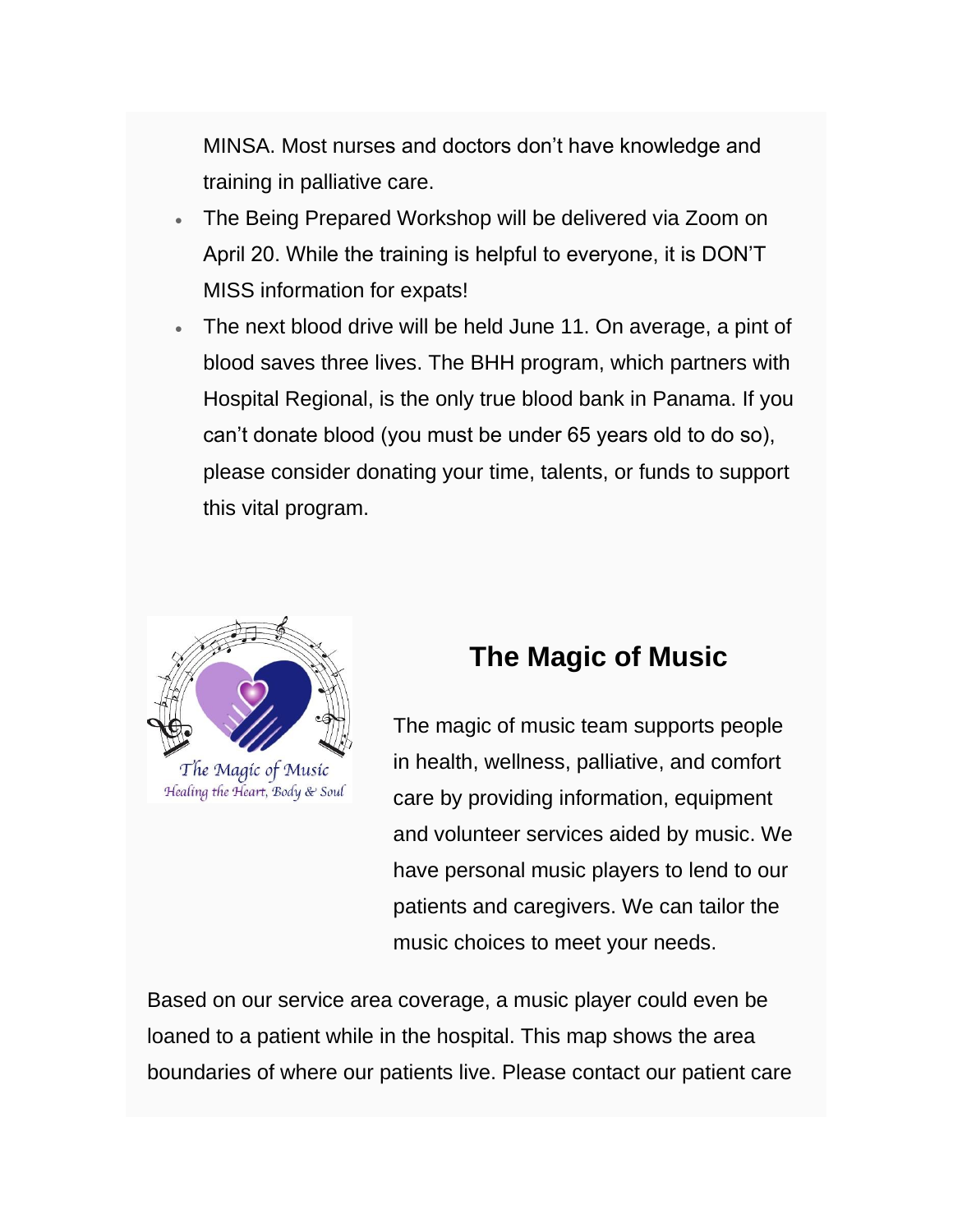coordinators if we can be of help, 6781-9250, WhatsApp and phone.

El equipo de magic of music apoya a las personas en el cuidado de la salud, el bienestar, los cuidados paliativos y de comodidad al proporcionar información, equipos y servicios voluntarios con la ayuda de music. Tenemos reproductores de música personales para prestar a nuestros pacientes y cuidadores. Podemos adaptar las opciones de música para satisfacer sus necesidades. Según nuestra cobertura de área de servicio, incluso se podría prestar un reproductor de música a un paciente mientras está en el hospital. Este mapa muestra los límites del área donde viven nuestros pacientes. Comuníquese con nuestros coordinadores de atención al paciente si podemos ser de ayuda, 6781-9250, WhatsApp y teléfono.



**This map shows the areas where our patients live.**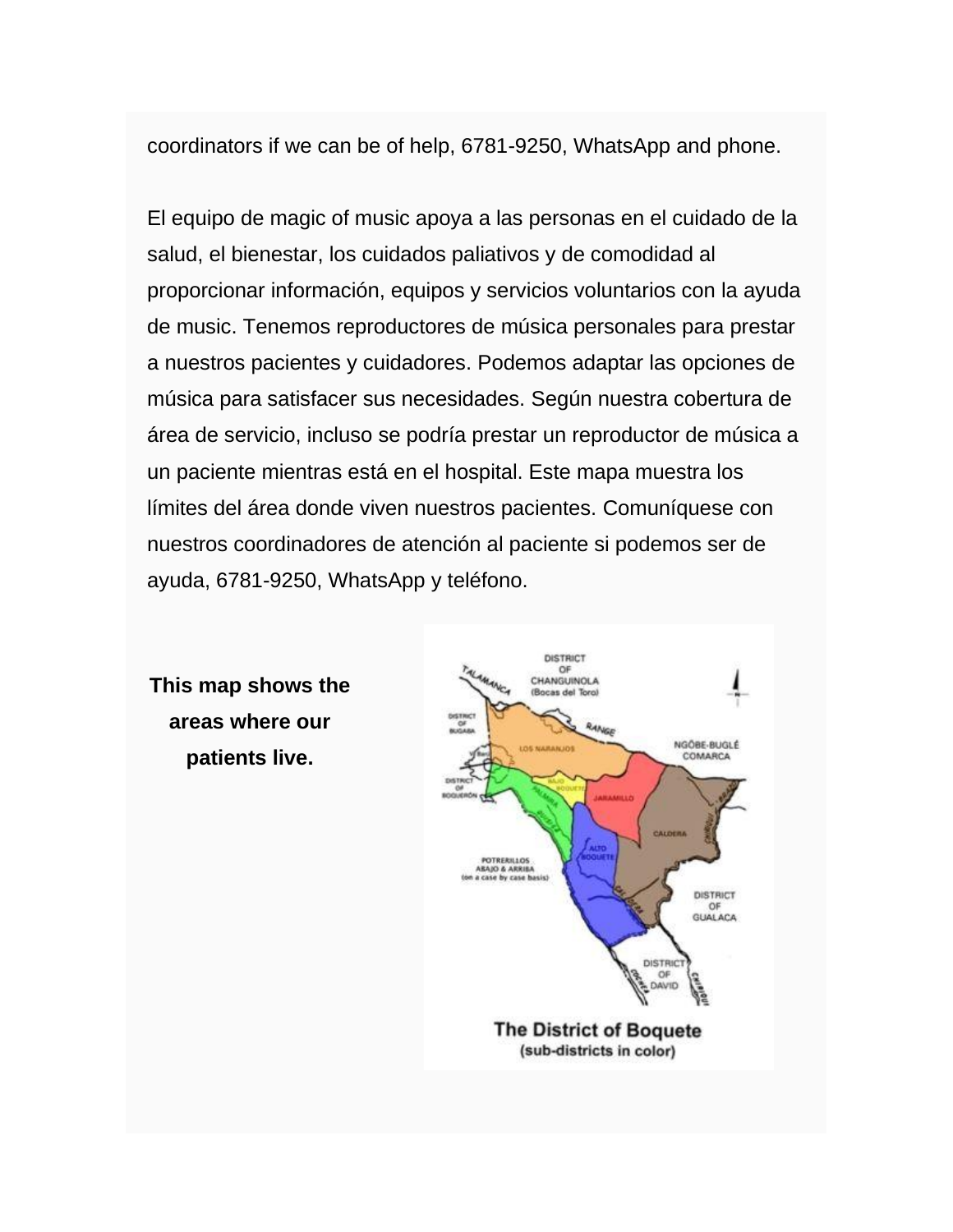

# **Are You at Risk for Sudden Cardiac Arrest**

Sudden cardiac death (SCD) is a sudden, unexpected death caused by loss of heart function (sudden cardiac arrest). Sudden cardiac death is the largest cause of natural death in the United States, causing about 325,000 adult deaths in the United States each year. Sudden cardiac death is responsible for half of all heart disease deaths.

**[Read the Article](https://boquetehealth.us19.list-manage.com/track/click?u=9f62b17aada89a5b2db2026b4&id=0f178ec3fd&e=756e4d2fc8)**

## **Education Videos**

Education videos are up and running! They provide excellent info for caregivers and the general public in Spanish and English. Topics cover using equipment including crutches, wheelchairs, and walkers, as well as moving patients safely for patient and caregiver and general patient care. There are also informative videos on Alzheimer's and other types of dementia. To find these, go to the BHH website and choose your topic at [boquetehealth.org/education.](https://boquetehealth.us19.list-manage.com/track/click?u=9f62b17aada89a5b2db2026b4&id=3021e2a466&e=756e4d2fc8)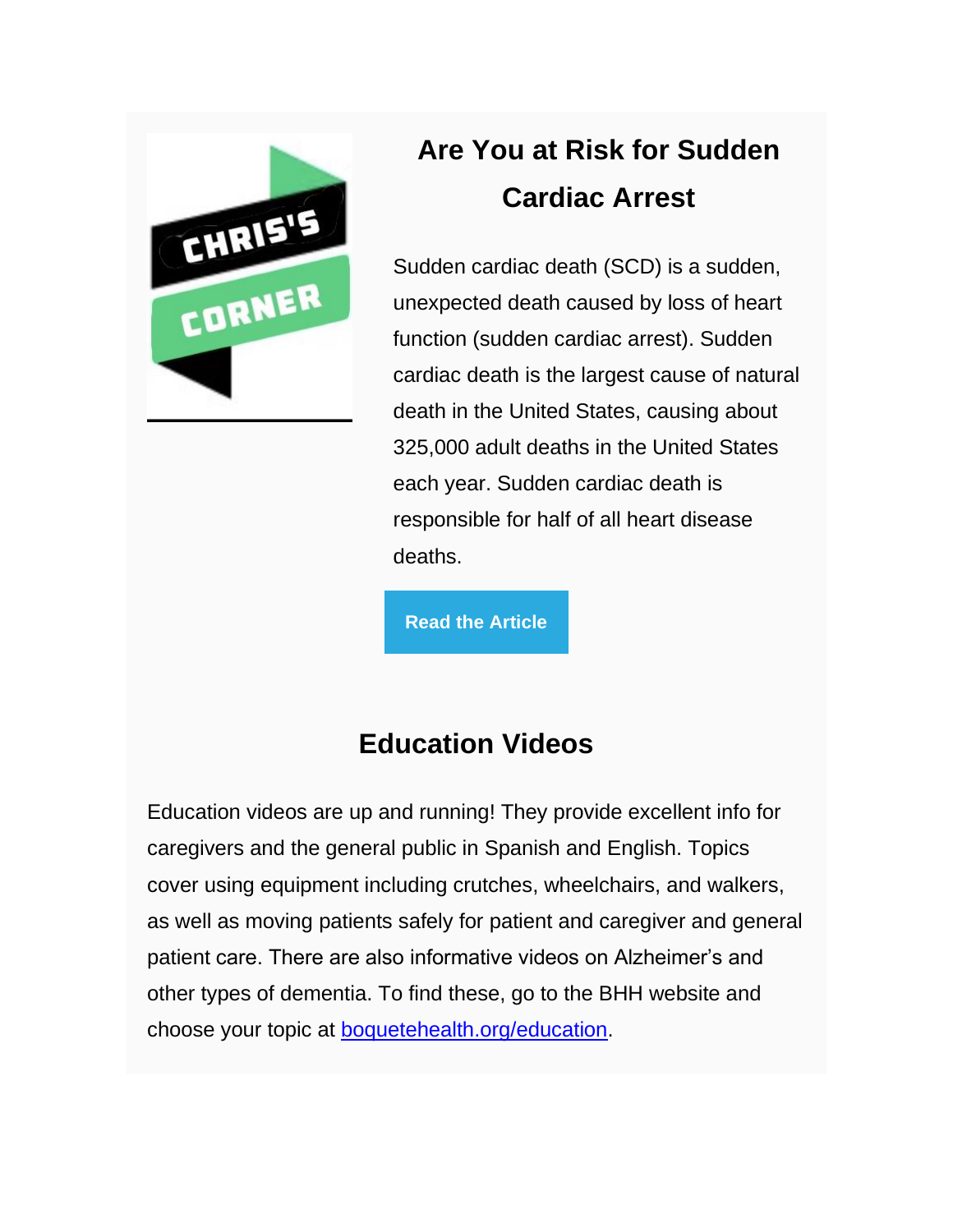

## **Need Medical Equipment?**

If you or someone you know has a need to borrow or return equipment, please contact our patient care coordinators (PCCs) at 6781-9250. All requests related to equipment must go through the PCCs. The PCCs will work with you or the caregiver to determine the appropriate equipment, availability, and loan period. Once the equipment need is identified, the PCCs coordinate with the equipment team to ensure the correct equipment is sanitized and ready to be checked out (picked up) at our locker located at Alto Dorado. A member of the equipment team will contact you or the caregiver directly to make arrangements to meet at our locker.

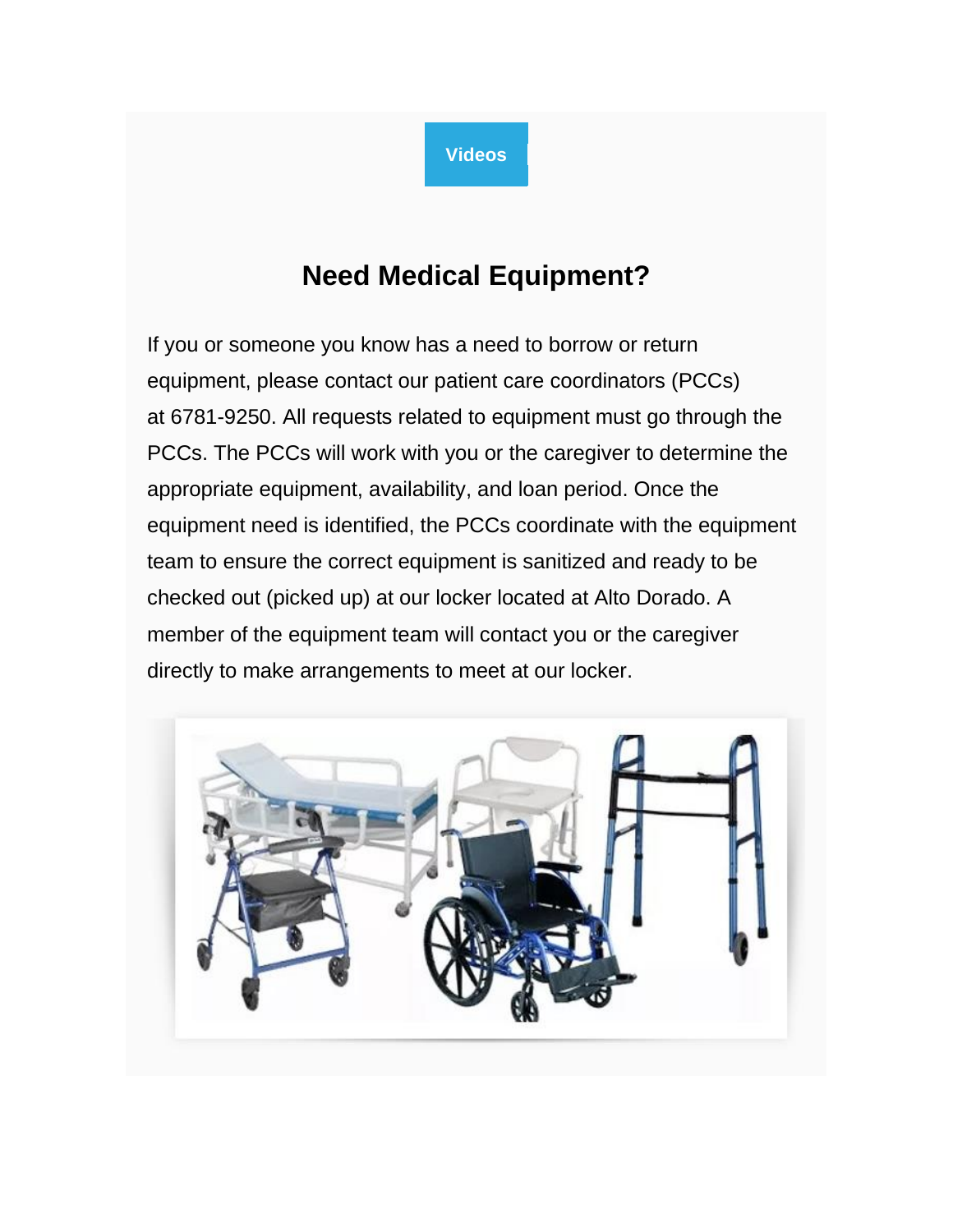Please note that our equipment team members only go to the locker for scheduled equipment checkouts and returns. **No equipment team member is staffed at the locker and the locker is only open during specific times.** Therefore, it is important to contact the PCCs first. When you are ready to return equipment, the process is the same. Simply call the PCCs at 6781-9250.

If you are using a piece of equipment for the first time, be sure to visit our website and go to patient/caregiver videos under the education tab to learn more. Here you will find videos and information on using equipment and caring for patients in the home.

**[Videos](https://boquetehealth.us19.list-manage.com/track/click?u=9f62b17aada89a5b2db2026b4&id=f132825c3b&e=756e4d2fc8)**

## **About the Tree of Life**

The tree was created to honor our donors and volunteers. The roots are volunteers, the trunk is the council, and the leaves are people who have donated \$100 or more. The two-color leaves are people who have donated for two years. The flowers are sponsors who donate \$1,000 or more. The lilies are memorials to people who have passed where family or friends have donated \$200 or more to honor them.

Add your leaf, flower, or lily by clicking the button to make our tree grow. Thank you!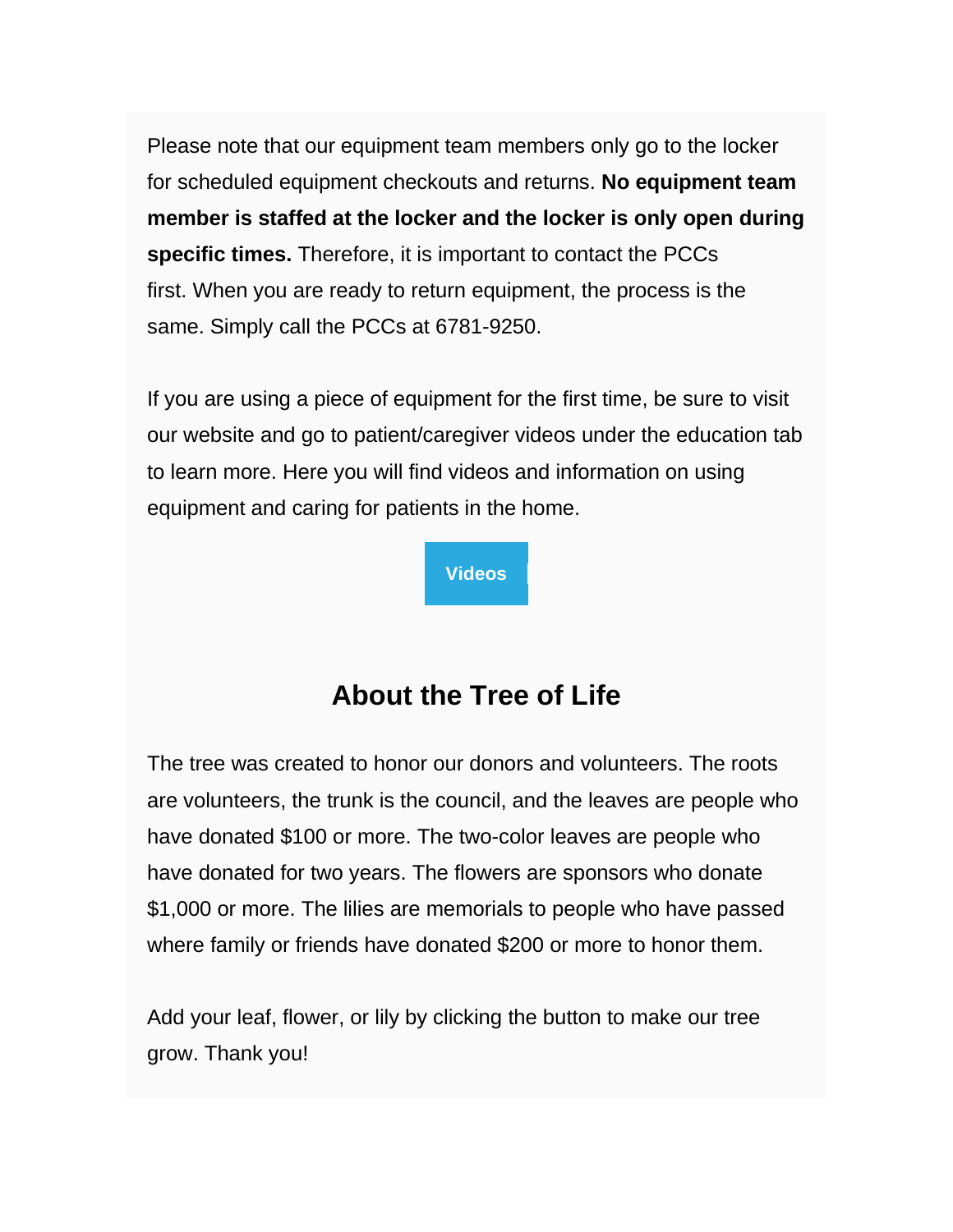

**[Click here to enlarge the tree](https://boquetehealth.us19.list-manage.com/track/click?u=9f62b17aada89a5b2db2026b4&id=271c372e5f&e=756e4d2fc8)**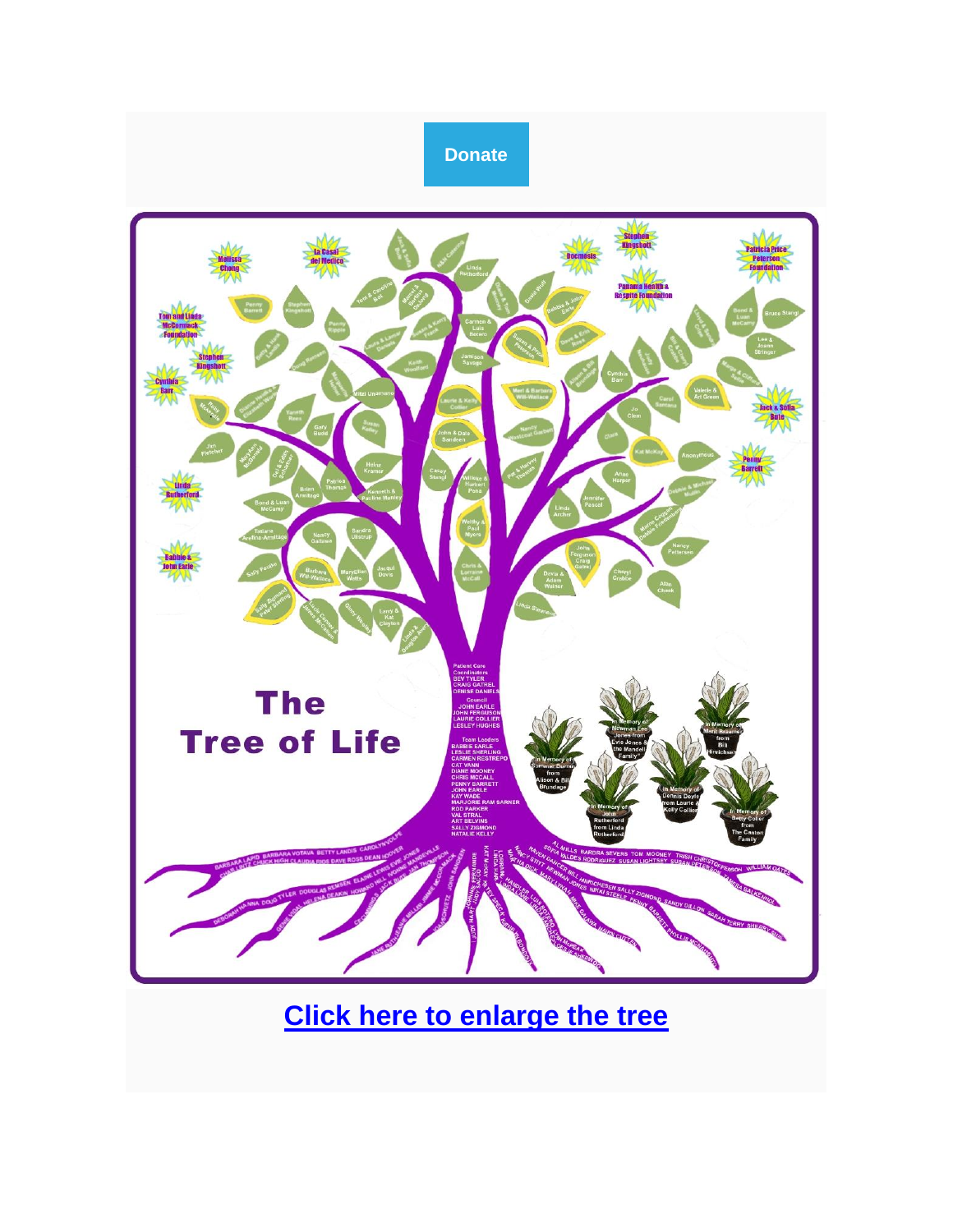#### **Many thanks to our new and repeat donors!**

Patricia and Harvey Thomas Welthy and Paul Meyers Gary Budd Del & Edith Schartner Marne Coggan

#### **Donations Needed!**

After two years of Covid-19 and the fact that Boquete Health and Hospice has been unable to hold ANY of its usual fundraisers, there is concern that the community may have forgotten about us. For the first time ever, current donations do not even match our expenses! Unfortunately, this is happening as our services in the community are more in need than ever before. While we continue to provide much needed services, we need some financial help to keep this important community function going smoothly.

#### **Please help today by:**

• Making a PayPal or credit/debit card donation via our website at [boquetehealth.org.](https://boquetehealth.us19.list-manage.com/track/click?u=9f62b17aada89a5b2db2026b4&id=8dd32993b0&e=756e4d2fc8) Follow the prompts there or click the button below.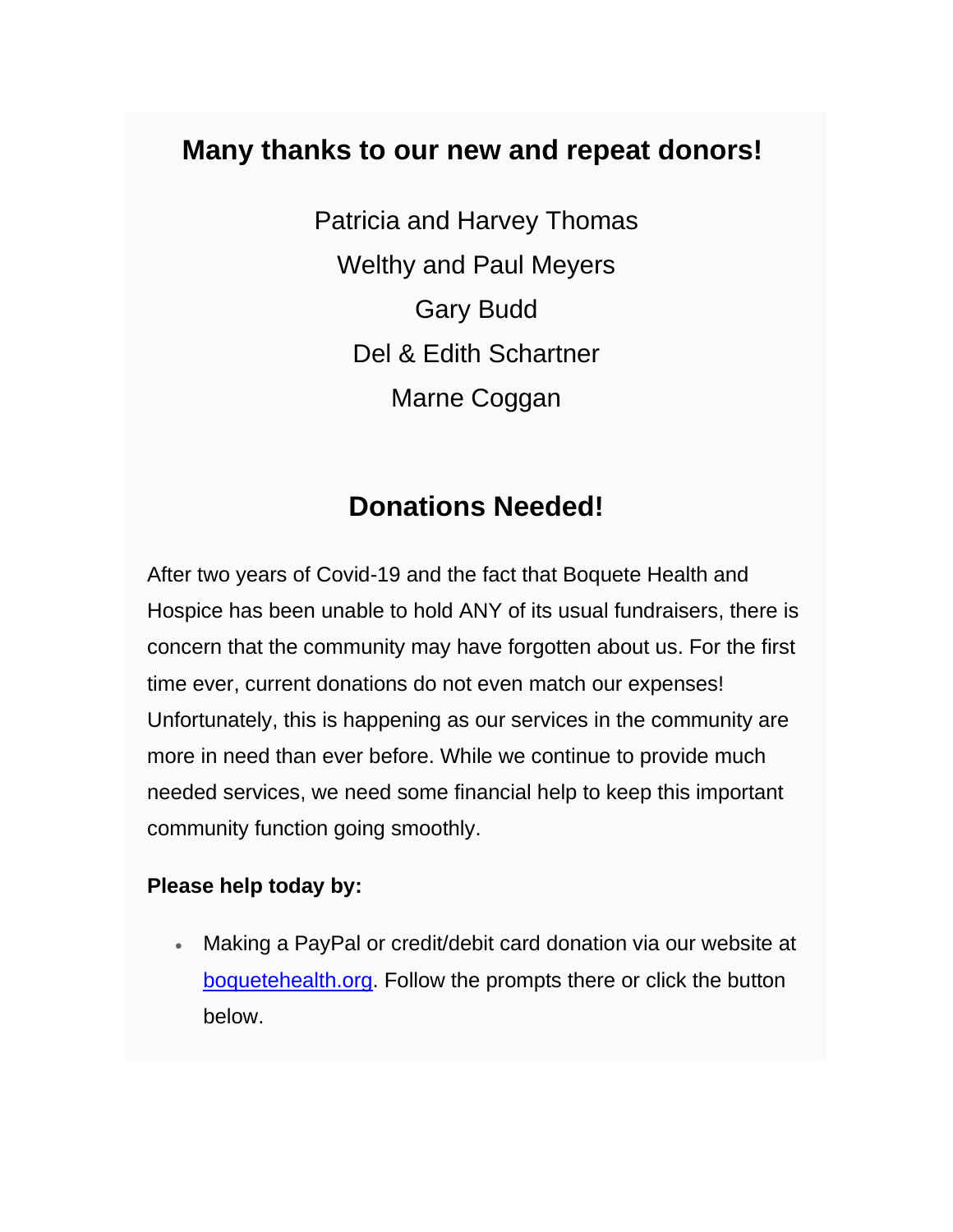• Making a donation by direct transfer to our Global Bank account in a direct deposit to:

Boquete Hospice and Health Foundation Global Bank Checking Account #16-101-23071-6

- Making a cash donation at our Tuesday Market table at TapOut (by the left rear door).
- Making a cash donation when picking up equipment or returning equipment.

Funds go towards purchasing and maintaining our equipment, paying rent on four equipment storage rooms in Alto Boquete, providing blood to those who live in our service area, helping with hospice/home health services as needed or possible, the Being Prepared for End of Life in Boquete Program, training our volunteers, and promoting our services to the community.

#### **[Donate Now Please](https://boquetehealth.us19.list-manage.com/track/click?u=9f62b17aada89a5b2db2026b4&id=2e10cbca00&e=756e4d2fc8)**



The policies of the organization are posted on our website and are updated as needed at [boquetehospice.org/bhh-policies.](https://boquetehealth.us19.list-manage.com/track/click?u=9f62b17aada89a5b2db2026b4&id=82a98a58c8&e=756e4d2fc8)

**[Read](https://boquetehealth.us19.list-manage.com/track/click?u=9f62b17aada89a5b2db2026b4&id=7670cf5660&e=756e4d2fc8)**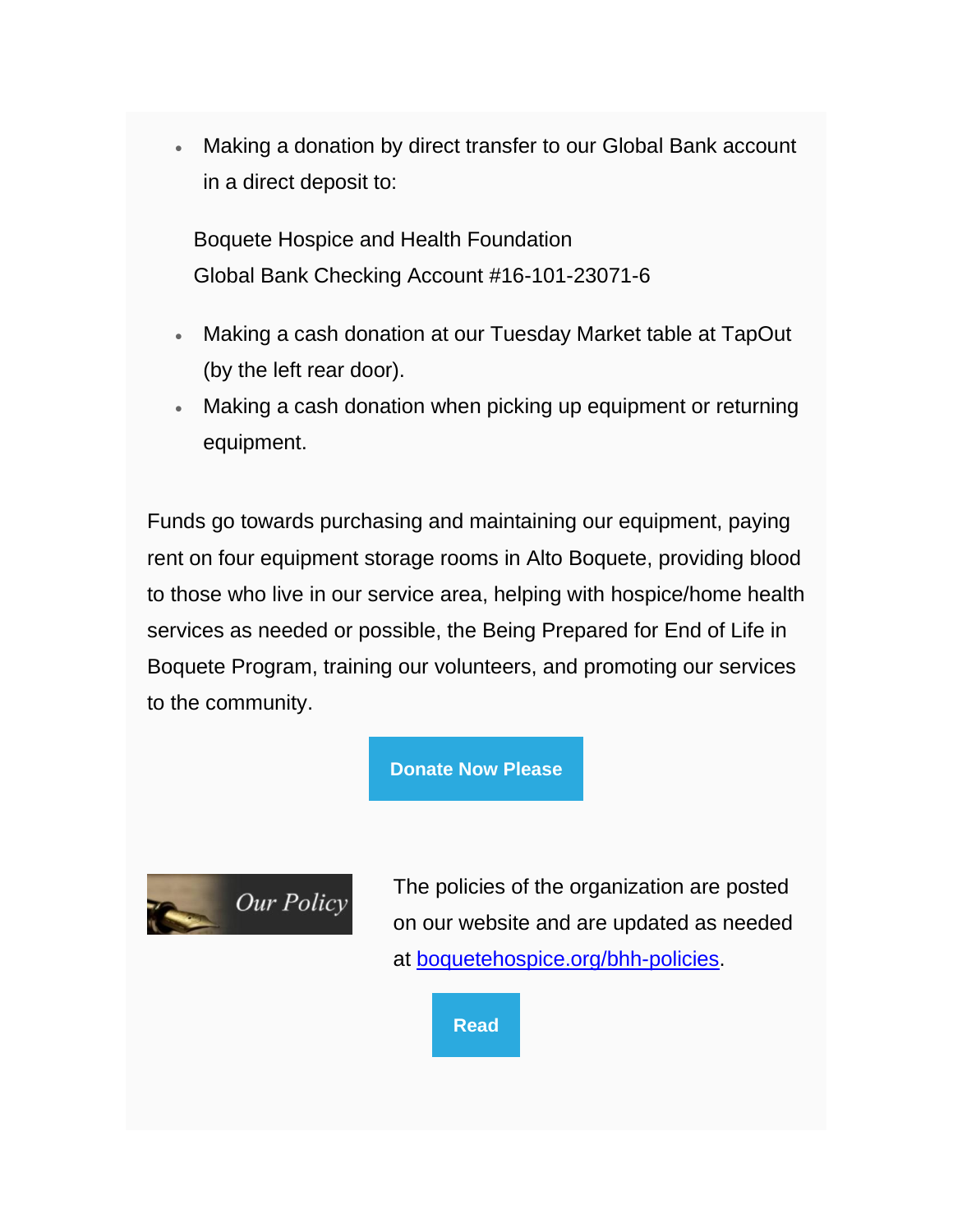#### **To Make a Donation**

BHH functions with donations provided by the community. If you are interested in supporting the work we do, please make a donation. To make a financial contribution:

- To contribute checks or cash, please contact Lesley Hughes, treasurer, at [treasurer@boquetehealth.org.](mailto:treasurer@boquetehealth.org?subject=Donation)
- [Click here](https://boquetehealth.us19.list-manage.com/track/click?u=9f62b17aada89a5b2db2026b4&id=6e75dd9a14&e=756e4d2fc8) to make a PayPal donation.
- Send direct deposits to Boquete Hospice and Health Foundation, Global Bank Checking Account #16-101-23071-6

#### **Contact Us**

Monday to Friday, 8am to 5pm Saturday and Sunday, 9am to 1pm **Hospice/Health:** (507) 6781-9250 **Blood Donor Program:** WhatsApp (+507) 6590-2000 or call (507) 6781-9250 **Email:** [info@boquetehealth.org](mailto:info@boquetehealth.org?subject=Info) **Website:** [boquetehealth.org](https://boquetehealth.us19.list-manage.com/track/click?u=9f62b17aada89a5b2db2026b4&id=42617b0683&e=756e4d2fc8) **Facebook:** [facebook.com/boqueteheartshandsand](https://boquetehealth.us19.list-manage.com/track/click?u=9f62b17aada89a5b2db2026b4&id=17d4175411&e=756e4d2fc8)[help](https://boquetehealth.us19.list-manage.com/track/click?u=9f62b17aada89a5b2db2026b4&id=d3bc25efbb&e=756e4d2fc8) **Instagram:** [instagram.com/boquete\\_health\\_hospice](https://boquetehealth.us19.list-manage.com/track/click?u=9f62b17aada89a5b2db2026b4&id=892150170b&e=756e4d2fc8)**/**

*All patient information shared with any Boquete Health and Hospice volunteer is kept in the strictest confidence.*

> *Freely send this to anyone or use any part.* **Our mailing address is:**